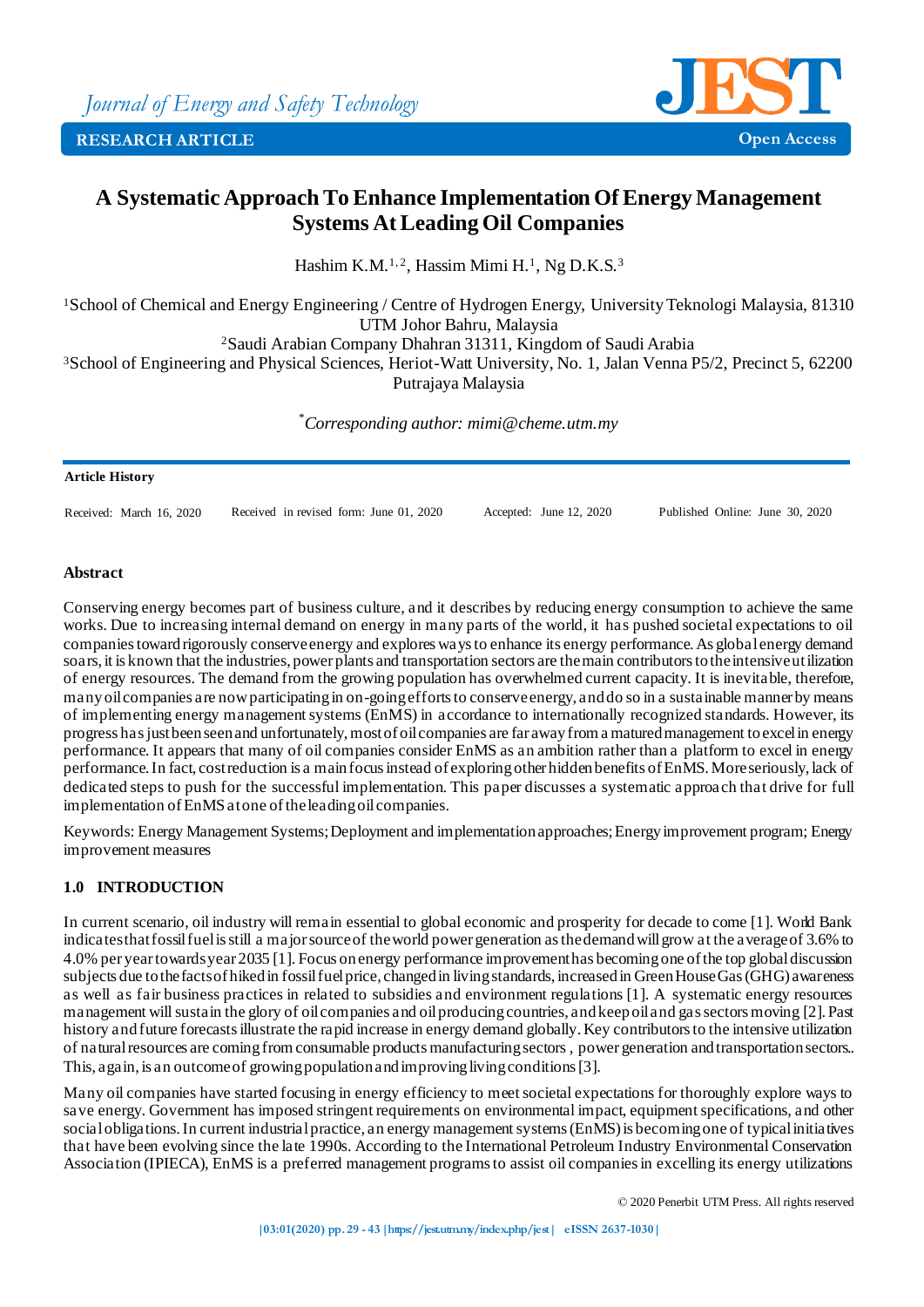[4]. The first revision of EnMS was released by International Organization for Standardization (ISO) in June 2011, and was revised in 2018. EnMS engages oil companies to follow a systematic approach in managing energy resources, by means of energy efficiency applications, energy supply security, energy use and consumption reviews, performance measures, as well as continuous improvement efforts [5].

Each concerned oil company can decide the need for transition in adopting new challenging realities, vibrant business m odels or to continue leveraging innovative technologies. Despite the increase in energy demand and societal expectations for effectiveness in EnMS implementation, it appears that EnMS is just a certificate on the wall for many oil companies [6]. In a survey conducted in April 2015 by DNV GL – Business Assurance customer on 1557 professionals from the primary, secondary and tertiary sectors of global companies on approach toward EnMS. The survey showed that 57% of the companies had an established EnMS or any similar program in place [6]. But progress had just started, and the concerned companies had yet to fully benefits from EnMS implementation, as energy efficiency concepts had not been effectively implemented.

Most oil companies believe EnMS as a slogan, rather than a condition applying to companies in running their businesses. Indeed, the main focus is to reduce cost rather than to drive for excellence in energy performance [7]. The priority is always on financial impact rather than effort, to improve the use of energy resources [8]. In contrast, firming commitments from various levels within a company' entities, establishing the right strategies, planning, executing agreed action items, and monitoring and revising strategies as necessary have yet to be embraced in a larger scope [9]. The full implementation of EnMS can be a major contributor to address those challenges [10]. Again, another survey was conducted by the Metrus Group, Inc. [11] on randomly selected 122 multinational companies, to understand the relationship between energy performance to visions and strategies. Outcomes from the survey indicated that a successful company with clear vision and strategy planning tends to benefit the most. It is a valid statement as a successful EnMS implementation requires a strong vision statement and dedicated execution strategies, followed by actual field implementation [5].

It appears that having established a deployment strategy is one of crucial initial steps to impel for sustainable EnMS implementation. Successful implementation of EnMS is a challenging milestone that requires the highest level of commitments from respective personnel within the company. For example, there are two identified initiatives to push for successful energy efficiency in the Gulf Cooperation Council (GCC). Adopting energy efficiency milestones introduced by League of Arab States and implementing right energy management practices were two of them. It has yet to be successful to change the trends [12]. Identified obstacles in area of concerns in achieving EnMS vision are listed in Table 1. These challenges were captured from a survey conducted on 22 members of the Arab League in 2013.

| Area of Concerned                        | <b>Potential Obstacles</b>                                                                                                                                                                                                                                                                                                                       |  |
|------------------------------------------|--------------------------------------------------------------------------------------------------------------------------------------------------------------------------------------------------------------------------------------------------------------------------------------------------------------------------------------------------|--|
| Technical knowhow                        | Most concerned oil companies are unaware of how to effectively conserve energy. Lack of<br>knowledge in optimizing the common major energy users, e.g., furnaces and boilers operations,<br>pump load management, water and many other industrial and non-industrial equipment.                                                                  |  |
| Incentives                               | It appears that a current energy subsidy in the GCC provides little incentive to adopt energy<br>efficiency and conservation measures. Similarly, due to low energy prices, savings from energy<br>improvement efforts will not be significant enough to be justified under capital expenditure<br>(CAPEX) for profit improvement (PI) category. |  |
| Mind-share                               | Energy efficiency has not been in the top agenda of oil companies. Many of them have yet to<br>identify energy as a significant operating expenditure (OPEX)                                                                                                                                                                                     |  |
| Geo-political structure of the<br>region | Most oil companies owned organizations/facilities are scattered across large areas, making it<br>difficult to coordinate regional energy efficiency and conservation programs.                                                                                                                                                                   |  |

# **Table 1** Challenges to achieve EnMS vision [12]

Achieving the desired outcomes of EnMS is a challenge that requires the highest level of planning, commitments, and a strong push by top management [13]. Many hidden benefits and potential losses can be discovered by fully subscribing the right reference for EnMS. The main content of the proposed strategies include simplified EnMS steps, and a deployment starter kit that can drastically improve the implementation pace of EnMS.

The paper presents strategies that can induce rapid deployment and implementation of an EnMS at any interested oil company. The proposed strategies are based on successful implementation at several oil companies. Its application is driven by needs of the oil companies in fully deploying the EnMS, in which the main objectives are to op timize energy usages, reduce GHG footprint and OPEX, and remain competitive in the global arena [14]. Major phases related to the implementation strategies will be discussed in the next sections. Several examples, case studies, and best practices will be presented to prove the nature of EnMS applications, and the progress made to mitigate any probable obstacle.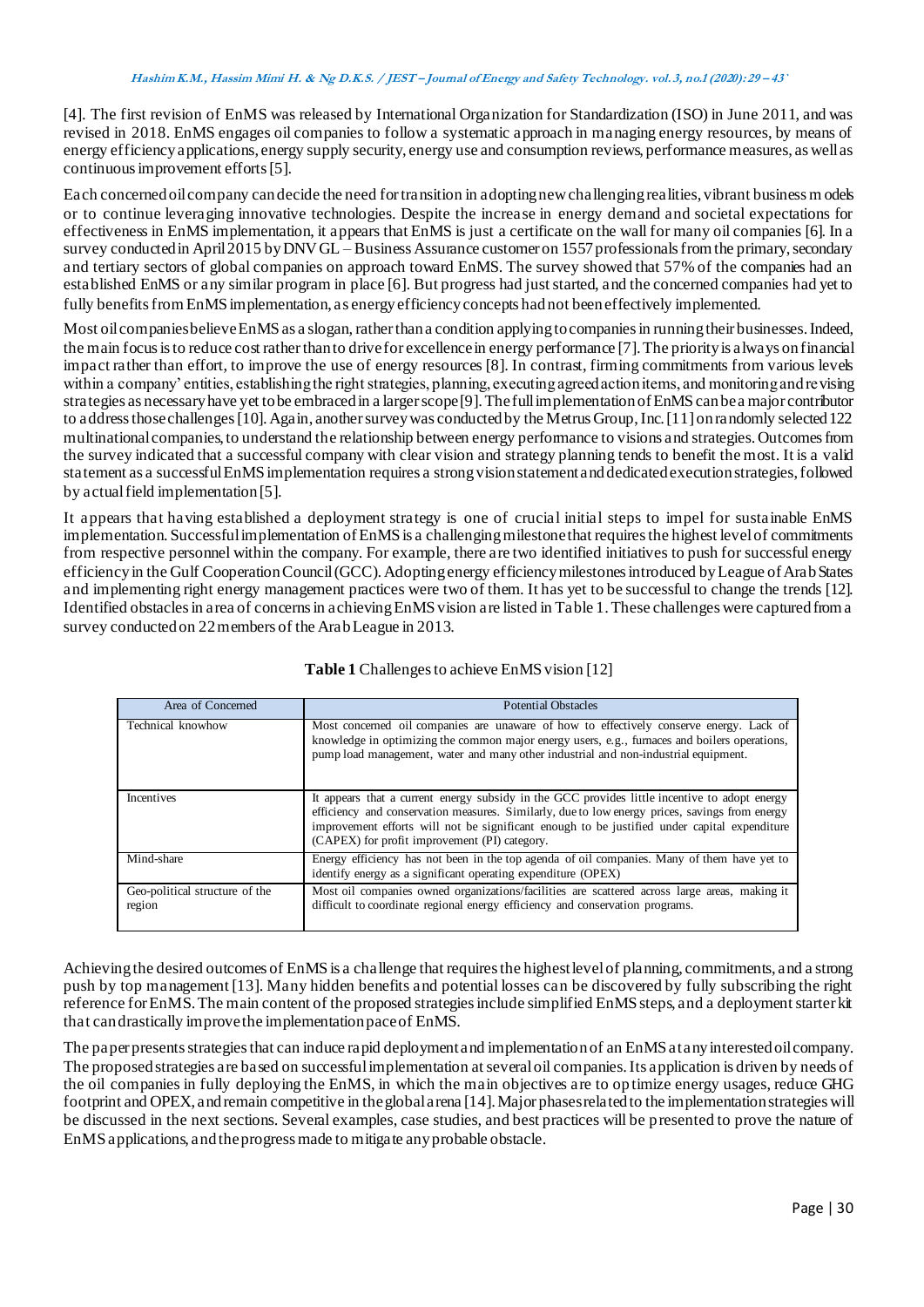# **2.0 METHODOLOGY**

The proposed EnMS implementation strategies shall drive to meet full requirements of the recognized international standard of Energy Management Systems (ISO50001.2018), and other specific requirements mandated by concerned oil companies. Subsequently, it should be simple to expedite for sustainable implementation of EnMS within an acceptable time frame. Worrel [2] indicates that ISO 50001 is one of most popular energy management references within oil companies as it furnishes the wellestablished best practices to drive smooth deployment of the programs.

Figure 1 illustrates major steps to be taken prior to accomplish the study objective. Starting with a clear define objective and engagement from top management are key success of the study. It follows by collecting information, conducting surveys and reviewing applicable references e.g., industries best-practices, case studies, books, journal and related articles. Subsequently, any applicable information will be used to determine the most effective approaches and initiatives to enhance EnMS implementation. The next stage is to conduct comprehensive analysis of successful best practices and strategies applied by several leading oil companies. Finally, a case study for the successful implementation of the said strategies at one of leading oil companies, located in Middle East will be included in the paper.



# **3.0 RESULTS AND DISCUSSION**

The following sub-titles will describe the detailed mechanisms, to define suitable strategies to enhance EnMS implementation at the concerned oil companies. Several sustainable measures embed to enhance deployment and drive for full implementation of EnMS at concerned organizations. It follows with a case study at one of the leading oil companies.

### **3.1 Understand Challenges In Deploying EnMS**

There are many common factors that affect the slow progress of EnMS implementation among oil companies [15]. According to the surveys conducted on 30 oil companies in Middle East, several major challenges in implementing EnMS were captured and summarized. Subsequently, identified realistic mitigations were collected to address those challenges and will be discussed in details in the next section. The findings based on the summarized challenges that prevent oil companies from achieving the full benefits of deploying and implementing the EnMS are listed in the first column of Table 2.

| Challenges                                                | Identified implementation strategy                                                                                                  |  |  |
|-----------------------------------------------------------|-------------------------------------------------------------------------------------------------------------------------------------|--|--|
| Set clear corporate direction                             | • Identify tangible and intangible benefits by implementing EnMS.                                                                   |  |  |
|                                                           | • Indicate clear link to respective business goals.                                                                                 |  |  |
|                                                           | • Fulfill energy policy expectations.                                                                                               |  |  |
|                                                           | · Gather commitment from management through regular updates.                                                                        |  |  |
| Gain commitments from:                                    | • Introduce e-learning courses to senior and middle management.                                                                     |  |  |
| a. Top management.<br>b. Energy coordinator               | • Include roles and responsibilities of management, energy coordinator and its energy team in<br>EnMS reference document.           |  |  |
| c. All critical positions<br>d. Employees and contractors | • Provide relevant awareness events such as e-learning courses, workshops, technical exchanges<br>meetings, forums and conferences. |  |  |
| Solve conflicting priority.                               | • Appointment letters for energy related personal                                                                                   |  |  |
|                                                           | • Include in individual performance goal for each member of energy team.                                                            |  |  |
| Enhance competency.                                       | • Develop list of recommended courses.                                                                                              |  |  |
|                                                           | • Include detailed qualification of critical EnMS positions in the framework.                                                       |  |  |

### **Table 2** List of typical EnMS implementation challenges and proposed strategies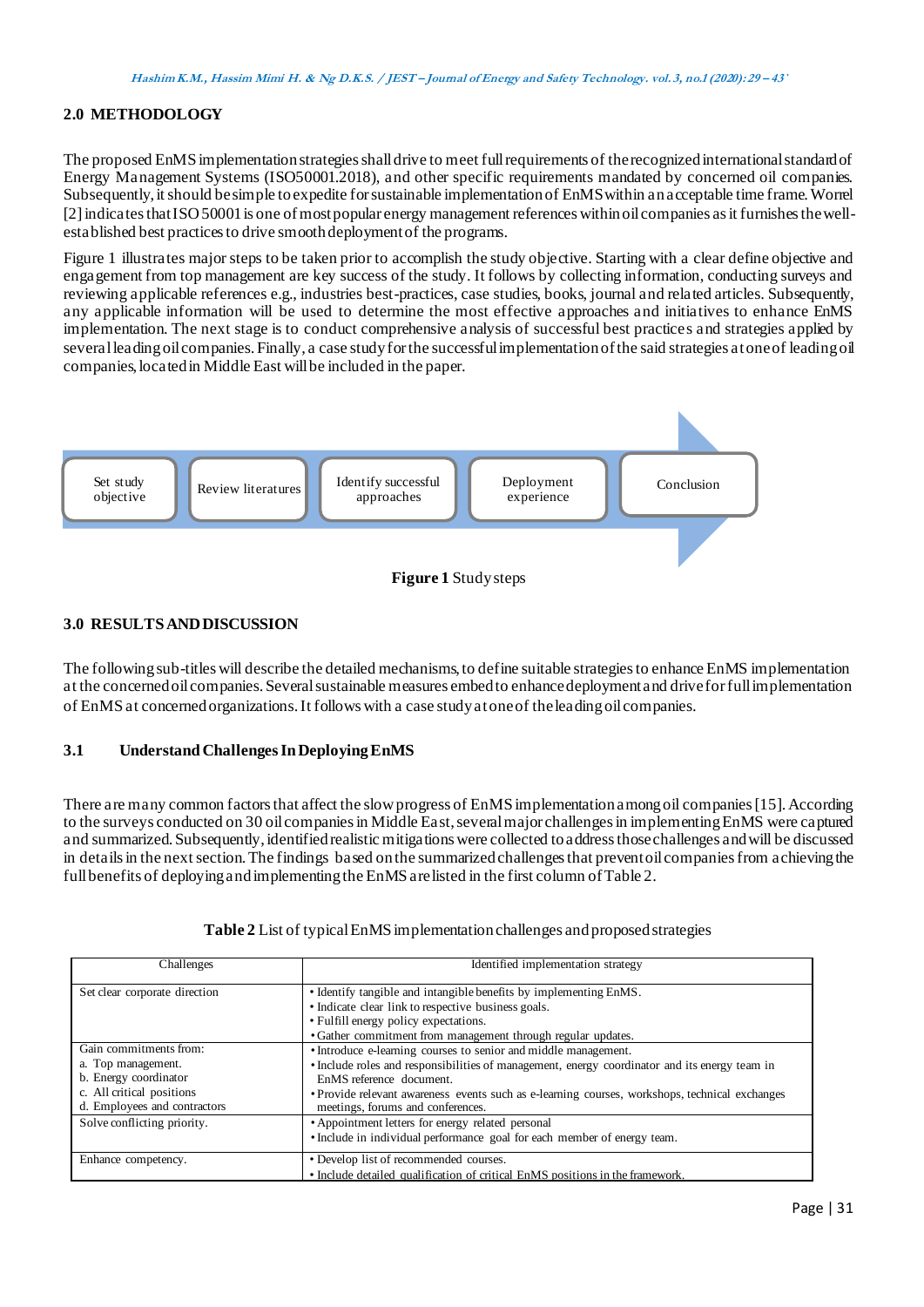| Energy data analysis, monitoring,<br>corrective and preventive.            | • Specify energy performance indicators (EnPIs).<br>• Establish data collection mechanism.<br>• Simplify operating manuals.                                                                                                                                                                                                                                                                 |  |
|----------------------------------------------------------------------------|---------------------------------------------------------------------------------------------------------------------------------------------------------------------------------------------------------------------------------------------------------------------------------------------------------------------------------------------------------------------------------------------|--|
| High cost of implementing EnMS                                             | Embed into existing companywide management programs.                                                                                                                                                                                                                                                                                                                                        |  |
| Obtain full Implementation                                                 | • Gain momentum with other matured programs implemented by companies.<br>• Introduce self-evaluation assessment.                                                                                                                                                                                                                                                                            |  |
| Increase pressure from society i.e. new<br>product and legal requirements. | • Adopt the right EnMS reputable standards, which:<br>- Proven to lead for energy performance improvement.<br>- Simplicity to users.<br>- Consistence with other management programs such as environment management systems<br>(EMS), safety management systems (SMS), total productive maintenance (TPM) and other<br>matured programs.<br>• Establish lessons learned and best practices. |  |

The surveys outline major challenges, e.g., clear corporate direction, commitments from employees and respective contractors, completing priority of energy critical persons, competency and awareness enhancement, and several others factors. Most of respondents were aware of the need to push for EnMS implementation in concerned oil companies. In addition, some respondents' feedback indicated that EnMS was not in the priority list or considered as one of business goals by their compan ies, which were focusing in meeting production targets, reliability as well as health, safety, and environment (HSE). In fact, several of these companies were ISO 50001 certified and received regional and international recognition for excellent performance in energy related subjects. They were lacking in planning to successfully implement the full scope of EnMS. Without dedicated focus, it makes implementation failure inevitable. Similarly, a lack of strong implementation strategies and clear vision will jeopardize the intention of EnMS and its benefits.

# **3.2 Identify Strategies To Gain Full Benefits of EnMS**

Outcomes from the survey (Section 3.1) identifies that one of critical approaches or strategies to gain full implementation of EnMS is to establish a clearly link to one of more company' business goals. Benefits of deploying EnMS and how it can contribute in achieving related business goals should be explored and shared to respective entities. Business goals may vary among oil companies. The most common ones are to improve productivity by lowering operating costs and reducing environmental impacts [10]. Several other benefits for adopting systematic EnMS follow [4]:

- Identifying problems and opportunities for improvement proactively.
- Gaining globally recognized international standards for utilizing and managing energy resources.
- Achieving applicable business goals through well-structured EnMS.
- Specifying accountabilities and responsibilities in managing energy resources.
- Standardizing and enhancing major energy related work processes across the company functions.
- Enhancing asset integrity and reliability techniques and processes.
- Mandating decision-making processes from system design.
- Assisting in compliance with current and future voluntary and/or mandatory energy efficiency targets.
- Improving corporate image and credibility among customers, clients and stakeholders.
- Increasing energy awareness among staff members and contractors.

A successful EnMS implementation requires systematic strategies. Depending on companies' specific initiatives, the proposed mitigation strategies have been identified based on respondents feedbacks as well as best practices captured from literatures. Identified implementation strategies are listed in column 2 of the Table 2 and summarized as per following:

- **•** Establish company' steering committee to oversee the EnMS implementation.
- **•** Obtain full engagement from organization.
- **•** Subscribe to reputable and latest standards.
- **•** Ensure the EnMS impels for energy savings.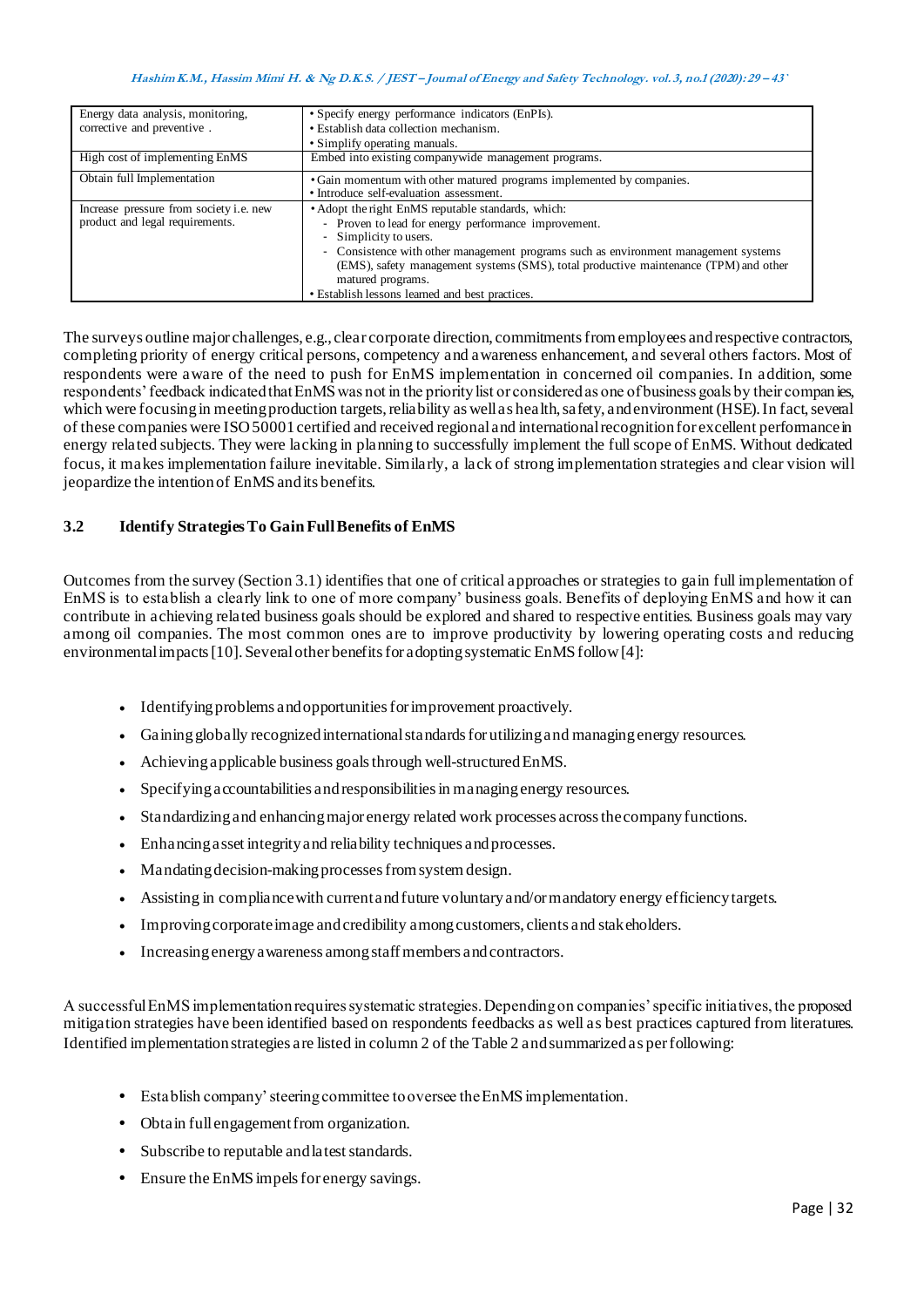**Hashim K.M., Hassim Mimi H. & Ng D.K.S. / JEST – Journal of Energy and Safety Technology. vol. 3, no.1 (2020): <sup>29</sup> – 43`**

- **•** Embed EnMS into existing and matured management programs.
- **•** Introduce a comprehensive framework template.
- **•** Provide energy improvement guidelines template.
- Define performance monitoring campaigns.

All proposed strategies will be described in detailed in Section 3.2.1 until Section 3.2.7.

## **3.2.1 Formation of EnMS Steering Committee**

Each oil company shall establish a comprehensive Corporate Energy Management Steering Committee (EMSC) to establish a realistic corporate energy policy and to govern its implementation corporate wide. The EMSC, which shall led by the corporate executive level and it consists of critical highest management positions representing critical organizations from operating, engineering, technology, project, finance and planning sectors. The EMSC shall meet regularly to monitor, track and guide the implementation of EnMS within multifunction's organizations. Major activities shall be taken are described in Section 3.2.1.1 to Section 3.2.1.6.

# *3.2.1.1 Top Management Commitment*

The corporate management commitment is essential to ensure adequate implementation of EnMS in all levels of the organization. The top management commitment can be seen in many forms. Firstly, EMSC is systematically leading the company to achieve the corporate energy policy's goals. Secondly, EnMS requires each applicable organization to establish site energy policy which must be aligned with the corporate policy. Additionally, the organizations' top managements are required to appoint the energy coordinator and energy team. The energy coordinators directly report to the top management to ensure better authorities and responsibilities [5]. Thirdly, regular management review meeting is required to ensure the implementation on the right track.

### *3.2.1.2* **Data Processing And Validation**

All applicable organizations are required to report the EnMS status and performance to the corporate executive management through EMSC in quarterly basis. The data goes through several review and validation processes starting from organizations' energy coordinators and its top managements, regional level, and engineering entity as an end user. All submitted energy data consolidated, analyzed, reported and presented to the EMSC, then to the executive management. For each review and approval level, corrective actions are taken to sustain the continuous improvement.

### *3.2.1.3* **EnPIs monitoring and online solution**

The key measurement of the organizations' energy performance is corporate EnPI. The corporate EnPI is calculated from the bottom to the top levels and corporate. Thus, the corporate improvement is mainly based on the facilities efforts. In many oil companies, corporate EnPI is defined as the ratio between energy consumption (in GJ and total production in barrels of oil equivalent (GJ/BOE). The online corporate EnPI tracks and monitors against the targets in real-time. In case of offset, corrective action must be taken within reasonable timeframe. Oil companies utilize the solution to analyze the energy consumption of their operating facilities. Therefore, significant energy uses (SEUs) can be identified.

# *3.2.1.4* **EnPI target**

Every year, each organization's energy team calculates the overall energy consumption based on the planned production for the purpose of setting corporate EnPI targets. The submissions go through intensive reviews and analysis from different levels of management to finally get approved by EMSC.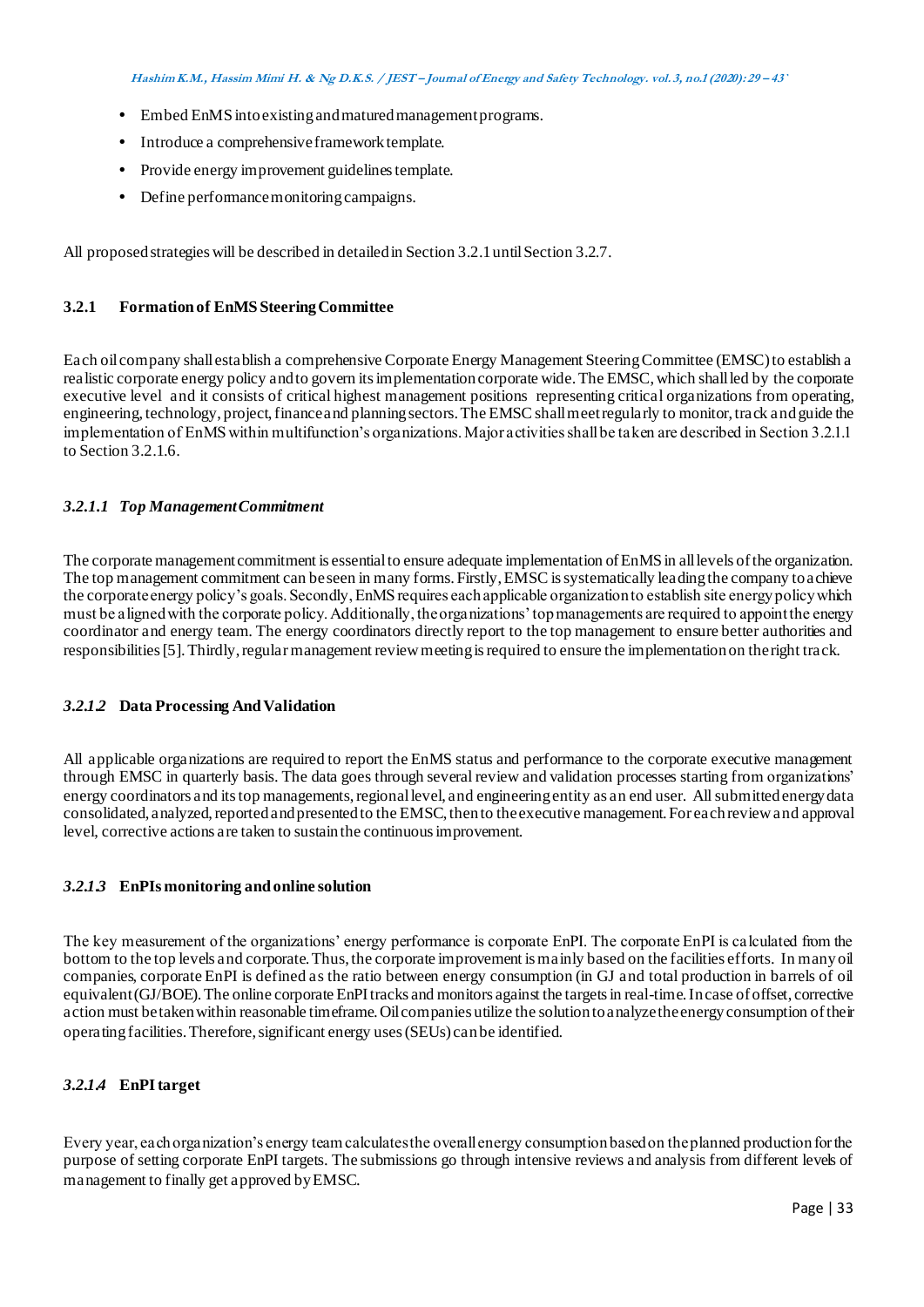#### *3.2.1.5* **Obtain financial commitments**

At the corporate level, energy efficiency optimization has been included as one of the capital projects reviews stages. This is to ensure all approved projects are energy efficient. At organizations levels, EnMS requirements and goals are major elements that are considered during the business planning cycle reviews. Organizations must include the following energy efficiency plans during the business planning cycle review; energy improvement initiatives and projects to meet EnPIs targets, Energy coordinators and team development and training, energy campaign and conferences, and contractor and purchasing process.

## *3.2.1.6* **Knowledge sharing and recognition**

The EnMS requires oil companies to conducts energy awareness programs to all employees including workshops, conferences and campaign corporate wide or small scale within organization. These events encourage lessons learned, best practices development and benchmarking of energy performance internally or externally.

## **3.2.2 Obtain Full Engagement From Organization**

Successful implementation of EnMS is a challenging milestone that requires highest level of commitments from the management of any concerned oil company. Energy should be considered as one of significant operating cost parameters, and the one that should be always important to management and concerned stakeholders [22]. Therefore, these expectations should be part of a viewpoint to the EnMS. According to the IPIECA [4], the EnMS shall consist of customized steps to address each applicable business goals of concerned companies.

To win the management buy-in, the concerned management should be provided with a clear linking of all related steps to defined business goals, e.g., health, safety, environment, cost efficiency, reliability and profitability. With a clear picture, it can promote the importance of EnMS to the highest level at par with other matured programs, e.g., SMS, EMS, TPM, and several other programs. Figure 2 illustrates links between expectations, steps of EnMS, and each business goal.



**Figure 2** Linking between expectations, EnMS' steps and applicable business goals

The management of concerned oil companies should be convinced on tangible and intangible advantages for implementing EnMS. They shall be informed that the main benefit of the EnMS is to serve as an effective and sustainable process that can induce productivity. In addition, the EnMS pushes in enhancing environment performance by means of reducing GHG emission as well as natural resources intakes. Number of benefits can be realized with the embracing solid EnMS, wh ich focuses in minimizing energy consumption in each process unit, area, or activity.

The firmed commitment from top management is the key success of the program. Many measures that can trigger management focus. Such measures are summarized from the received feedback from surveys, as well as by referring to lessons learned from proven sources. The main one is to link to most of the business goals. In reality, focusing on energy conservation and efficiency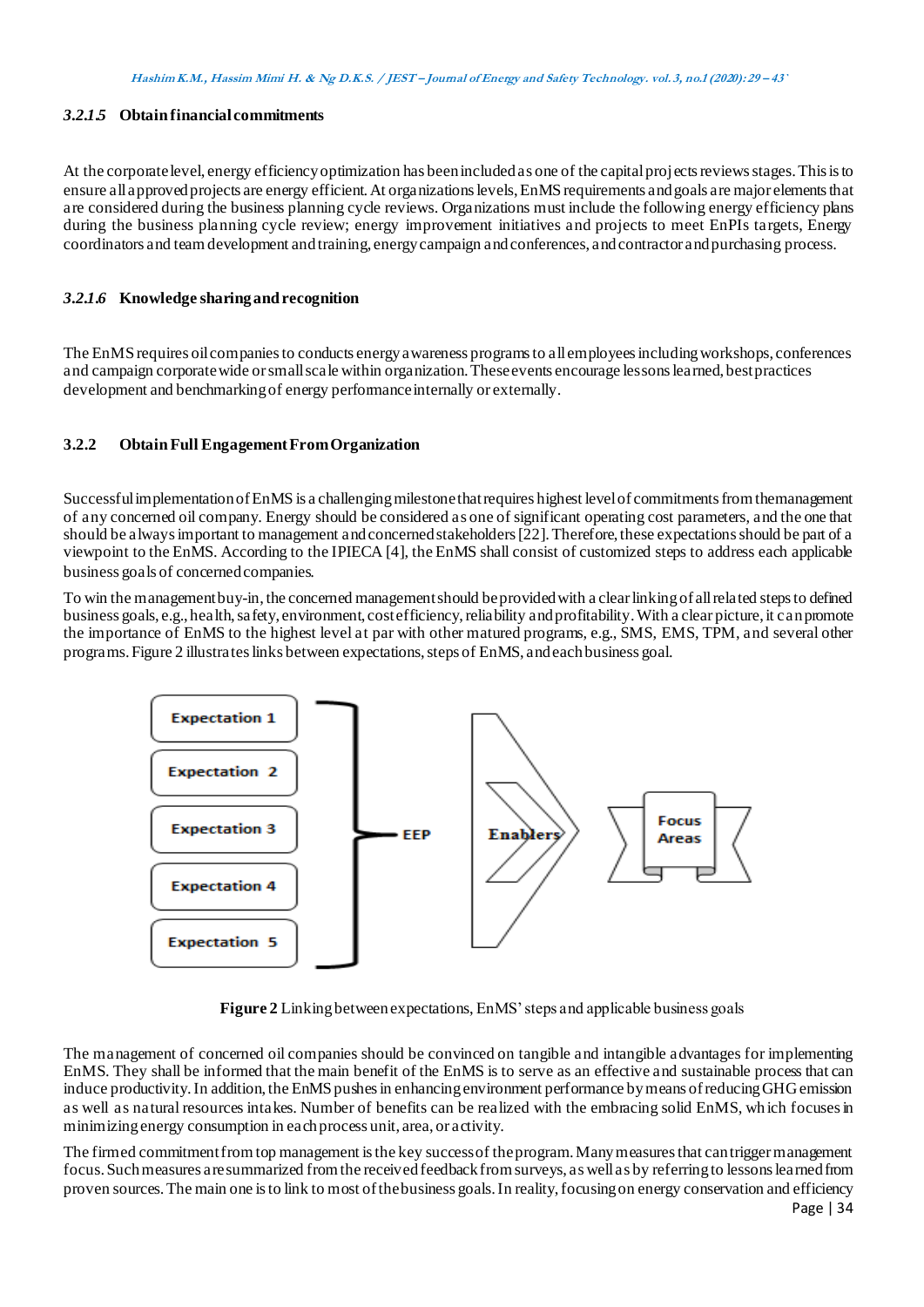efforts can tremendously reduce GHG footprint, minimize release of hazardous emissions, pollution, and many other HSE impacts. In addition, EnMS will drive for improvement in energy utilization, reliability of services or products as well as c ost and profitability [13].

# **3.2.3 Subscribe to Reputable And Latest Standards**

The United Nations Industrial Development Organization (UNIDO) has concluded that industries around the world need to implement an effective response to climate change [17]. In 2007, UNIDO requested ISO to develop an international energy management standard as preferred reference documents. Subsequently, a committee was established in 2008 to draft the dedicated energy management standards. EnMS (ISO 50001:2011) was officially announced and published for global adoption in 2011 [18]. Since then, ISO 50001:2011 has become a major reference and has replaced number of energy management related standards such as BS EN 16001 (British Standard for Energy Management), Superior Energy Performance (SEP) from American National Standards Institute (ANSI), Energy Star from USA' Environment Protection Agency (EPA) and other related energy efficiency practices [4]. In 2018, new revision of ISO 50001(ISO 50001, 2018) was released after incorporated feedbacks from implementers around the globe [5].

Strengthen EnMS governance by subscribing to reputable and latest international standards of ISO 5000:2018. Management should be informed that gaining an ISO 50001 certification is evident to demonstrate company commitment to fulfill Conference of the parties (COP) 21 [19] in reducing GHG generation and other environmental impacts as expected by stakeholders. Tapping to recent well-structure practices, such as the latest international standards of ISO 5000:2018 is a well proven strategy measure to excel in energy performance.

EnMS' steps are accordance to Deming' Plan-Do-Check-Act (PDCA) cycle [20]. A brief description of EnMS related PDCA is listed per followings [4]:

| Plan           | Establish policy, assign function and responsibilities, set objectives and<br>targets, create a monitoring campaign, and define energy plans.                |
|----------------|--------------------------------------------------------------------------------------------------------------------------------------------------------------|
| D <sub>0</sub> | Establish policy, assign function and responsibilities, set objectives and<br>targets, create a monitoring campaign, and define energy plans.                |
| Check          | Raise awareness, improve competency, and identify energy savings<br>opportunities, as well as efficiently operate identified significant energy uses (SEUs). |
| Act            | Conduct management review, recognize achievement, and gather feedback to<br>enhance energy performance.                                                      |

Simplified EnMS steps and its relationship between each EnMS element as per PDCA cycle is concluded and illustrated in Figure 3.

|                   | <b>PLAN</b>        | DO.                        | <b>CHECK</b>                    | <b>ACT</b>        |
|-------------------|--------------------|----------------------------|---------------------------------|-------------------|
| Policy            | <b>Energy Team</b> | <b>Awareness</b>           | <b>Measure</b><br>effectiveness | Management Review |
| Require-<br>ments | Energy<br>Analysis | Competence $&$<br>Training | <b>Internal Audit</b>           | Recognition       |
| <b>Baseline</b>   | EnPI               | Communication              | Corrective &<br>Preventive      |                   |
| Energy<br>plans   | <b>Benchmark</b>   | Documentation              |                                 |                   |
|                   |                    | Execution                  |                                 |                   |

**Figure 3** Simplified EnMS steps [4]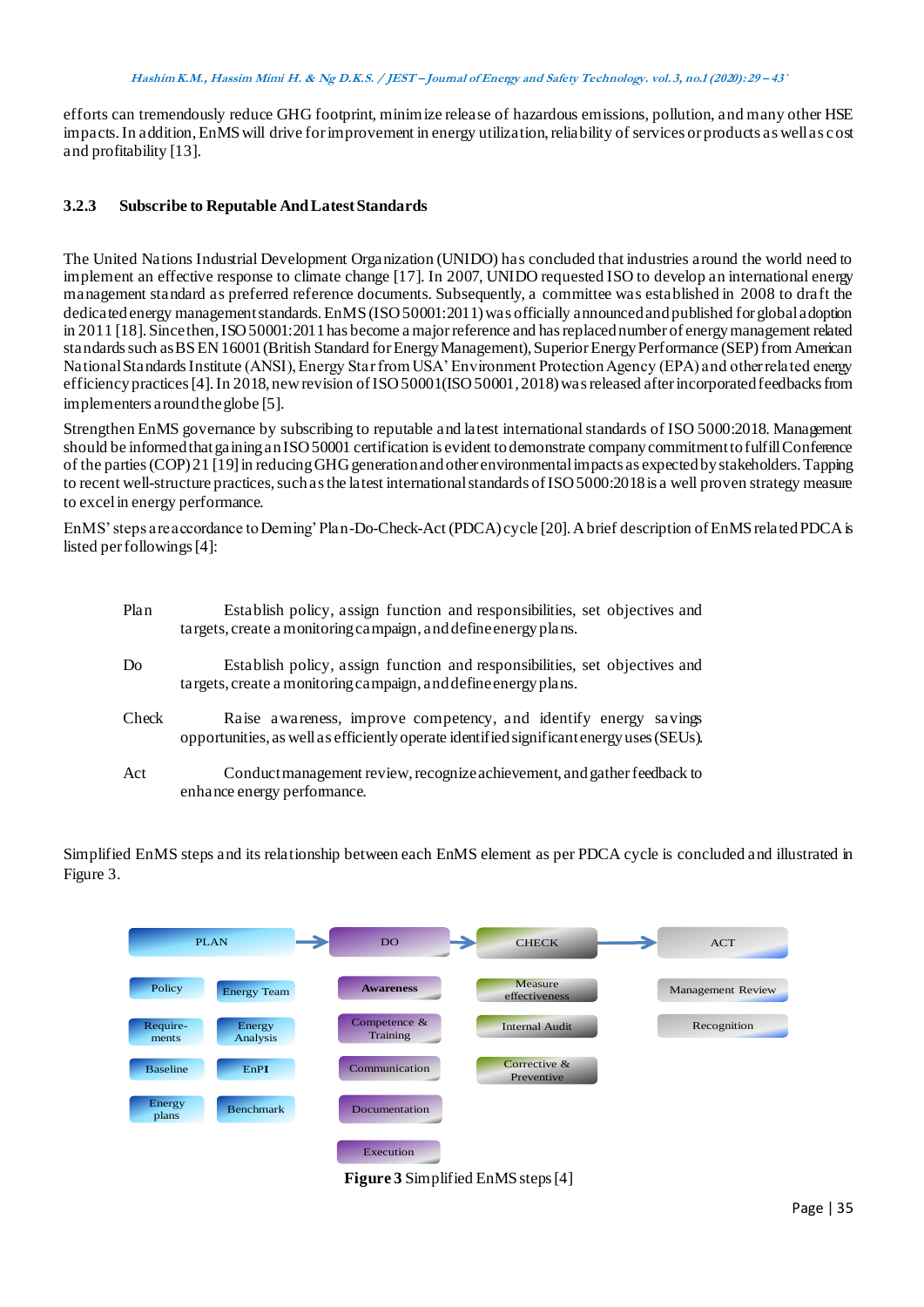# **3.2.4 Ensure the EnMS Impels For Energy Savings**

Implementing the EnMS requires a solid effort and commitment from the concerned oil companies [4]. Therefore, the review shall be conducted to ensure the concerned companies can gain significant benefits by implementing the EnMS. The first action to be conducted prior engaging concerned oil companies is to check the applicability to EnMS as a pre-requisite. It is very important to ensure that EnMS will benefit them, and will eliminate unnecessary allocation of resources. In additional, defining applicability of each company is important to ensure the EnMS is not overwhelmed. It will provide encouraging messages to the concerned entities for their contribution in achieving the specific goals.

Applicability to the EnMS requirements can be determined based on the defined requirement, such as consumption limits, as indicated by Table 3. Several countries such as Malaysia, Australia, and Singapore have issued a mandatory requirement on EnMS participation for certain types of industries, including refineries, petrochemicals, and other production facilities.

Upon meeting the threshold limit as defined by respective companies, the development of energy policy and other steps and sub-steps as required by its adopted EnMS guidelines will follow. Subsequently, any applicable company shall p roceed to establish EnMS in accordance to the subscribed standards.

| Country        | Minimum annual energy consumption, GWhr*   |  |
|----------------|--------------------------------------------|--|
| Australia      | 139 [21]                                   |  |
| Singapore      | 15 [22]                                    |  |
| Japan          | 12 (or 3000 kiloliter of crude oil**) [23] |  |
| Malaysia       | 6 [24]                                     |  |
| ISO 50001:2018 | No limit***[5]                             |  |

# **Table 3** Threshold limit for implementation of EnMS

Note;  $*$  GWhr is a Gegawatt of power used continually for one hour. \*\*HHV Crude oil (GJ/Kiloliter): 30 \*\*\*Applies to companies that use energy and responsible for its cost and maintenance.

# **3.2.5 Embed EnMS into Existing And Matured Management Programs**

The surveys in section 3.1 indicate that prior to a push for EnMS implementation in oil companies, strong efforts from all employees and respective contractors are required. In most oil companies, EnMS is not in the priority list or even mentioned in business goals, particularly in national oil companies. To embed EnMS as part of an aggressive management initiatives model is a preferred strategy, to drive for drastic improvement progress. The model depends on specific company characteristics, such as political, socio-cultural, economic, technological, environmental, and legal application [25].

As an outcome from the surveys (Section 3.1), it appears that EnMS is a required driving vehicle to ease supports from concerned company' entities. In this case, EnMS can be embedded as part of matured management initiatives models. A strong push through common management platforms is required, e.g., total quality management (TQM), operational excellence model (OEM), reliability centered management (RCM), TPM or lean six sigma (LSS). This is a smart way to impel energy efficiency application within the company.

One of the leading oil companies has successfully improved the implementation of EnMS under the umbrella of OEM [13]. It is a proven methodology that induces overall success to this company by saving significant amounts of energy and reduction in tones of GHG. Subsequently, the company realizes the other intangible benefits that enhance their performance such as gaining competitive advantage in improving their business performance and becoming a reference company. Adopting OEM driving platform will benefit the concerned oil companies by means of the following:

- **•** Standardization and enhancement of major work processes across the company functions.
- **•** Reduce time spend during development, implementation, performance monitoring and governing the EnMS.
- **•** Capture and dissemination of tacit knowledge retained by a few subject matter experts.
- **•** Clarification of accountabilities and responsibilities to function within any concerned company.
- **•** Enhancement of asset integrity and reliability techniques and processes.
- **•** Engage full attention to all required expectations, processes, and business goals.
- **•** Optimize resources through consolidate compliance assessment on other matured programs.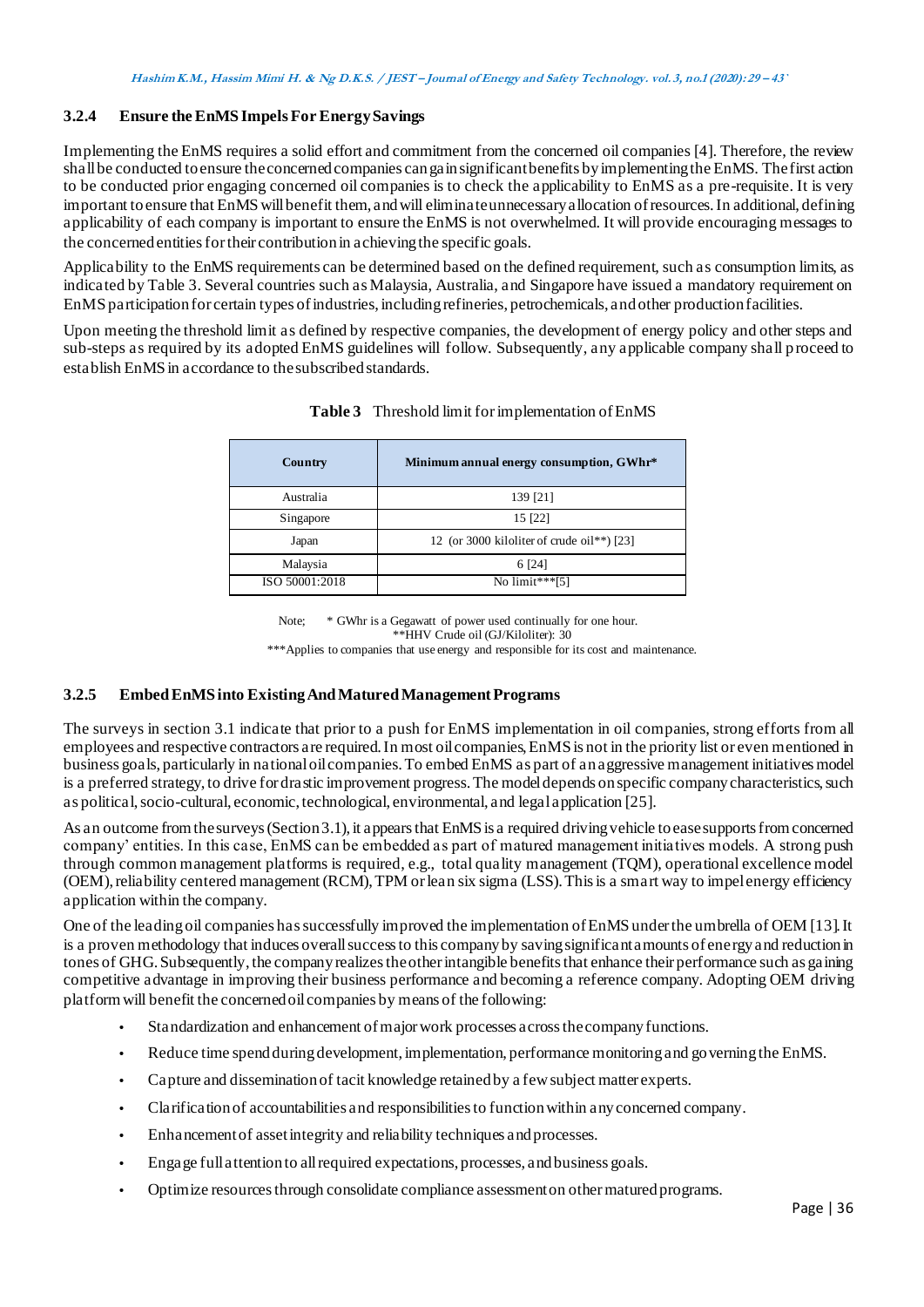# **3.2.6 Introduce a Comprehensive Framework Template**

The framework template includes all relevant references as well as examples and be tested for practicality. It has to be simple and provide a clear description that can attract any applicable oil company to deploy EnMS effectively. EnMS implementation requires a strong commitment from the entire company. With allocation of adequate resources such as man-power, operating and investment cost to drive for improvement in energy performance.

The purpose of comprehensive framework template is to assist concerned oil companies to ease the time and effort in deploying and implementing an EnMS. Main contents of the proposed framework are a simplified EnMS steps and sub -steps in reference to ISO 50001:2018. The framework is embedded with structured deployment tips that can drastically improve the implementation pace of EnMS. Subsequently, by deploying a customized EnMS, it will drive the concerned companies towards integrating the relevant steps or sub-steps into its existing programs. Therefore, it will benefit each company in resource allocation, short cutting the introduction process and focuses on criticality.

With the introduction of a comprehensive EnMS framework template which includes checklists, typical EnPIs, plans and many other critical steps and sub-steps, it induces EnMS as one of excellent programs to be expedited. The established EnMS shall consist of necessary clauses to address identified business goals and to evident the criticality of it. The EnMS framework template provides a structured approach to achieve and sustain leading performance in their specific areas, while striving on effectiveness and profitability. Following a framework template is something that companies must attempt to adopt and start with. The truly successful ones are those who implement a comprehensive EnMS framework template effectively.

### **3.2.7 Provide Energy Improvement Guidelines Template**

Most oil and gas production facilities are technology-pervasive industries. These types of industries require high capital investment with highly diverse concerns including associated business risks, HSE related impacts, stakeholders, and sociopolitics of the hosting countries. The benefit of deploying new technologies and innovations shall balance the potential downside of a failure [26]. Inclusion of energy improvement guidelines with focusing on self-help and quick fix initiatives can partially reduce the gaps, and then strengthen it to pave the way towards improving companies' profitability.

Energy savings can be realized by focusing on initiatives, e.g., operational improvement, quick fix or an initiative that req uires high CAPEX. Also having an energy improvement team (EIT) is essential to explore energy savings opportunities. The team must exert rigorous efforts, including technical competency on energy related subjects, securing support from management, and establish reference guidelines. Ideally, the guidelines should be established based on energy improvement know-how, bestpractices, lessons learned and well-known literature from internal and external sources, so that all significant energy efficiency concepts will not be missed out.

Examples of widely accepted energy saving initiatives are listed in Table 4. The implementation measures are preliminary, and further confirmations are required to be quantified. In fact, each identified initiative shall be evaluated promptly through the following subject items:

- i. Technical evaluation to ensure each proposed initiative is technically acceptable.
- ii. Operational evaluation to check for implementation practicality on each proposed initiative.
- iii. Simple risk analysis such as strength, weakness, opportunity and threat.
- iv. Incentives: financial, GHG reduction and carbon trading program.
- v. Process safety management (PSM) review such as management of change (MOC), hazard and operability study (HAZOP) review and other specific requirements for each applicable company.
- vi. Initiative execution plan.
- vii. Decision making and path forward plan.
- v. Method of verifying results.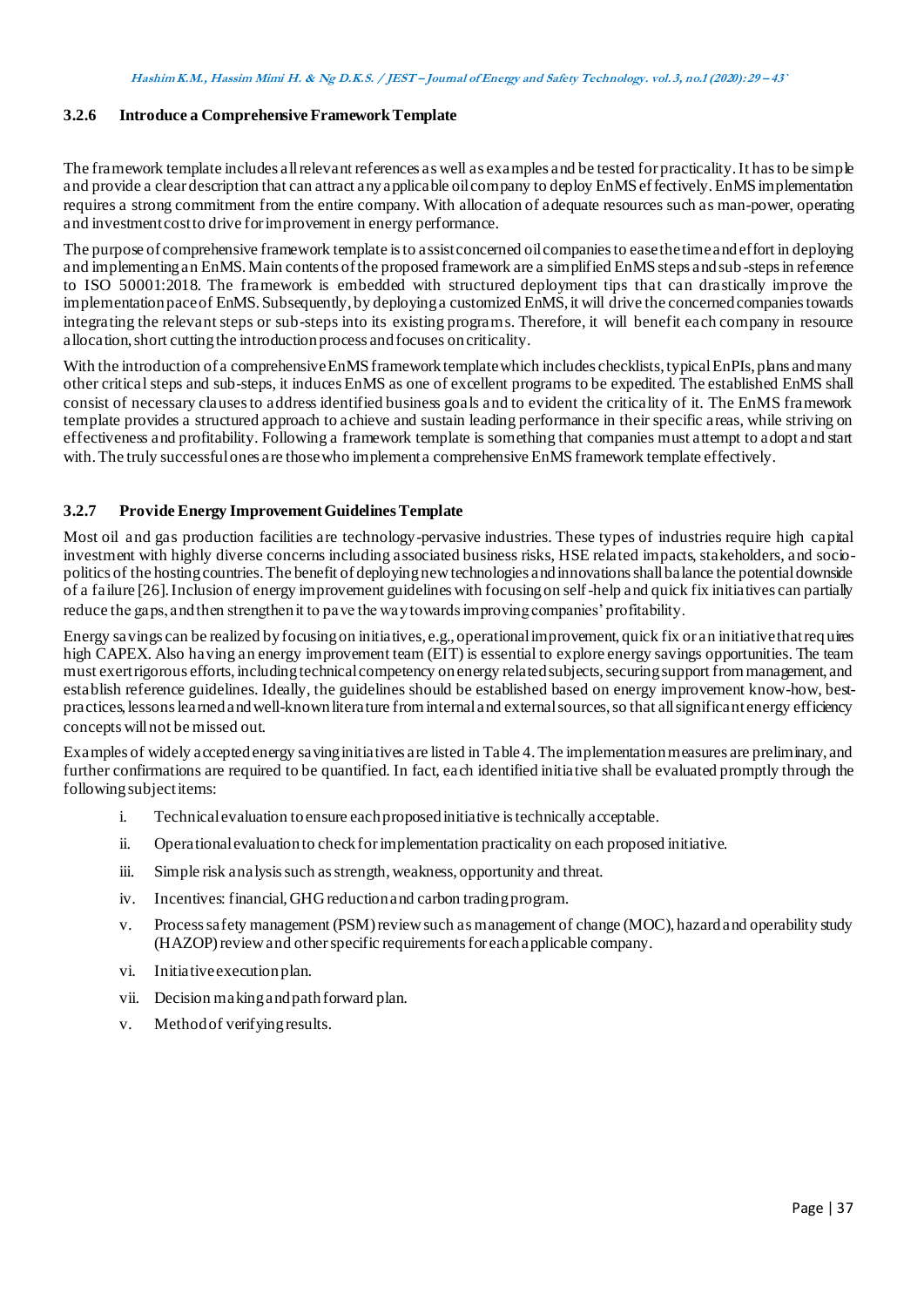| N <sub>0</sub> | Area of opportunity                                                       | Approach                                                                                                                     |  |
|----------------|---------------------------------------------------------------------------|------------------------------------------------------------------------------------------------------------------------------|--|
|                | Steam loss due to malfunction steam<br>traps and pipe leaks               | Improve steam traps reliability, revisit design, and replace with<br>more efficient units and increase inspection frequency. |  |
| $\mathcal{L}$  | High furnace flue gas excess oxygen<br><i>levels</i>                      | Reduce excess oxygen level to the optimum point and review<br>excess oxygen control scheme.                                  |  |
| 3              | Burner combustion issues                                                  | Check burner condition frequently and make adjustment as<br>needed.                                                          |  |
| 4              | Steam header pressure control                                             | Reduce steam pressure to the optimum limits acceptable to<br>process. Plant test may be required.                            |  |
| 5              | Cooling water system $-\hbox{high water}$<br>circulation and fans control | Reduce number of pumps in operation and introduce fans<br>operating strategy. Plant test is required.                        |  |
| 6              | High plant water usage                                                    | Reduce overall plant water usage, cooling water improvement,<br>piping reliability and water saving awareness events.        |  |
|                | Poor motor efficiency                                                     | Revise maintenance procedure in replacing and procure motors.                                                                |  |
| 8              | High steam deaerator vents                                                | Reduce deaerator working pressure to minimize steam used for<br>scrubbing. Plant test is required.                           |  |

| Table 4 List of typical energy saving opportunities [26] |  |  |
|----------------------------------------------------------|--|--|
|----------------------------------------------------------|--|--|

Ultimately, the energy improvement guidelines template should provide brief description of typical energy improvement initiatives as per the following subjects [26]:

- Introduction of scope and coverage of the improvement guidelines. It shall include expectations for energy coordinators, members of its energy team as well as other energy critical positions.
- Description of specific procedure based on company' know-how and external best practices, lessons learned and well-known literatures, but not limited to the following scope:
	- Energy programs provide mechanism for continuous improvement in energy performance e.g., planning, training, communication, accountability, monitoring, reporting, feedback and recognition.
	- Performance monitoring approach to track progress of energy optimization program.
	- Measuringand metering are critical to ensure successful energy performance monitoring efforts.
	- Heat exchanger improvement program.
	- Furnaces/Fired boiler improvement program.
	- Air preheaters' improvement program.
	- Waste-heat recovery unit improvement program.
	- Steam systems improvement program.
	- Electrical systems improvement program.
	- Flare systems improvement program.
	- Vacuum systems improvement program.
	- Rotating equipment improvement program.
	- Miscellaneous heating/cooling systems and insulation.
	- Effluent treatment plant.

### **3.2.8 Define Performance Monitoring Program**

The first task for continual improvement in energy performance is to define EnPIs. A right selection of EnPIs will enhance tracking of the overall implementation progress against defined EnMS expectations and other desired performance targets [27]. Moreover, dedicated actions can be taken to correct them as defined duration. EnPIs will ensure common objectives of EnMS (e.g., increase reputation, improve energy intensity, reduce cost and GHG emissions) are met [28].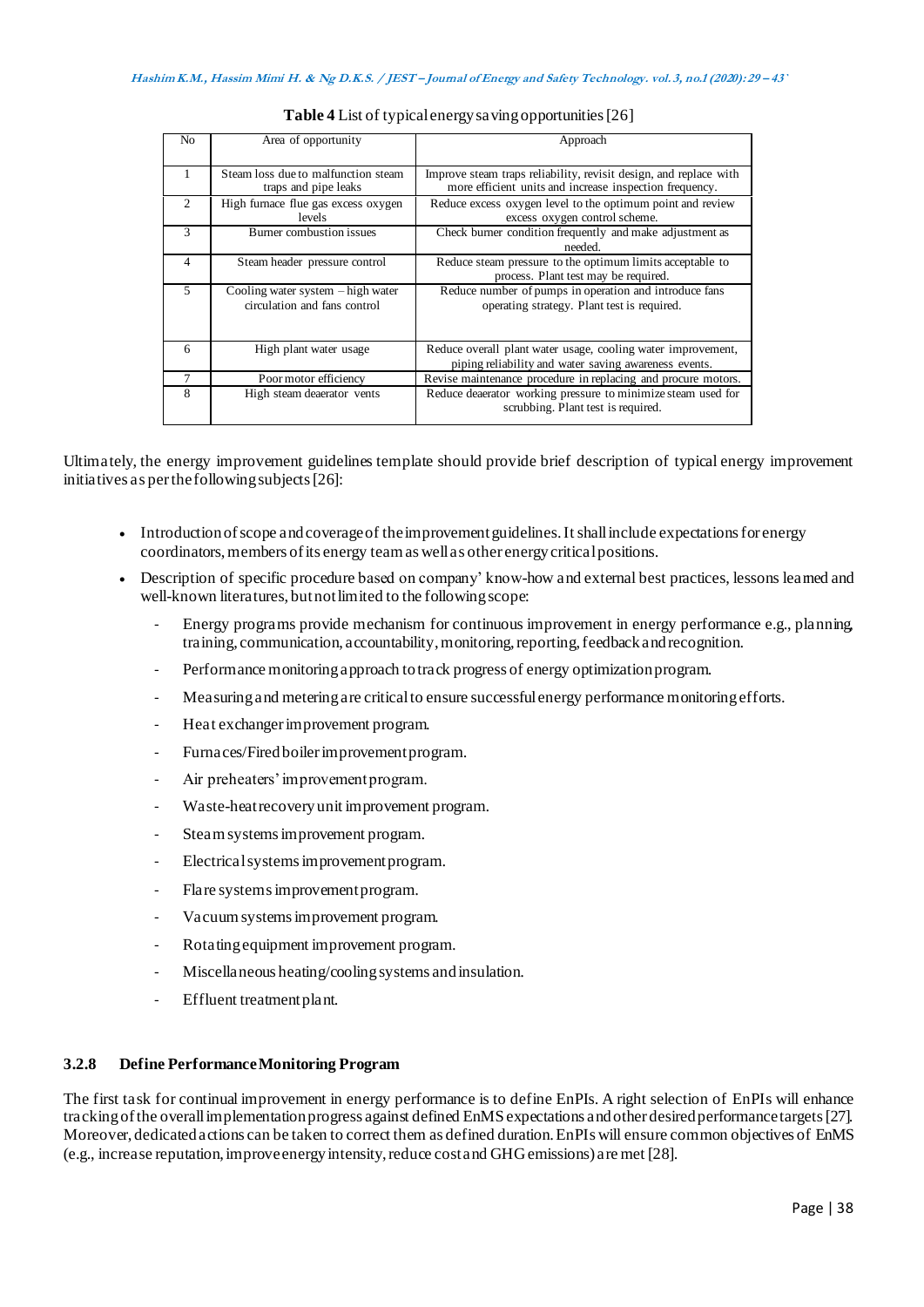The ultimate approach is to apply lagging and leading EnPIs. The lagging EnPIs are based on actual operational data that reflect the as-is situationof energy performance, and are commonly applied by oil companies [4]. A basic measure of lagging EnPI is also known as Energy Intensity (EI) or Energy Utilization Index (EUI) in industry and building respectively. EI is a measure of the energy required in generating a unit of products [29]. Meanwhile, EUI is a measured value of the amount of energy annually used for cooling or heating a building or facility per area of conditioned space [16].

Meanwhile, overall progress in driving for continuous improvement in the energy performance can be tracked through the leading EnPI [30]. It appears that the leading EnPI is a preferred tracking tool to monitor the progress of continuous improvement in overall energy performance, tracking performance scorecard, and reporting results of EnMS implementation [32]. Leading EnPI can also be applied to monitor the progress against the implementation objectives of EnMS in which companies are deployed [33].

As to summarize, the proposed leading EnPI indicators can be applied to assist concerned companies in tracking their leading performance, as per the following [30]:

- Implementation status of energy improvement initiatives.
- Energy performance trends such as energy efficiency by product, process unit and major equipment
- Energy objectives and targets the status of achievement.
- Effectiveness of operational and maintenance activities to enhance energy efficiency.
- Level of awareness among the companies' management and employees.
- Level of competency of energy related personnel.
- Internal EnMS assessment performance.
- Overall implementation of EnMS.

### **3.3 Case Study For Deploying EnMS**

In a case study [15], Saudi Arabian Company (SAC) has successfully implemented the EnMS by implementing the systematic approach as described in Section 3.2. It can be considered as major achievement for worldwide EnMS implementation as SAC is large corporation involves six main disciplines. SAC disciplines are segregated according to specific tasks and location as per Table 5.

|  | Table 5 Ma in disciplines' description |
|--|----------------------------------------|
|  |                                        |

| Disciplines | Description                                                                                                                                                                                                                       |
|-------------|-----------------------------------------------------------------------------------------------------------------------------------------------------------------------------------------------------------------------------------|
|             | Main function is to treat and process the raw gases to meet the power plants and downstream requirements. This division                                                                                                           |
|             | consists of six gas treatment facilities.                                                                                                                                                                                         |
| 2 and 3     | Main function of these two divisions is to provide oil, gas and water separation from raw crude and gas wells. These two<br>divisions are separated by demography. Both of these divisions consist of five production facilities. |
| 4           | This is a downstream division that consists of six refinery and condensate splitters facilities.                                                                                                                                  |
| 5           | This division is dedicated to provide transportation of treated crude and gas from oil and gas storage facilities to users and                                                                                                    |
|             | customers. This division consists of six facilities.                                                                                                                                                                              |
| 6           | Marines, transportation and maintenance.                                                                                                                                                                                          |

SAC has initiated the EnMS at corporate level since year 2005, even before the establishment of internationally recognized ISO 50001 for EnMS standard in mid of 2011 [18]. In 2012, over 50 of SAC applicable organizations were requested to embrace each element of the established EnMS guidelines. The major goals for the request include becoming more energy efficient, energy responsible, and to be able to demonstrate this responsibility to stakeholders, the government, and the public. The ma in reference for SAC' EnMS is the one published by ISO Standards (ISO 50001: 2011) [18].

During the initial stage of EnMS implementations, delays can occur due to a lack of commitment or even rejection from respective parties. Some company organizations may not understand how to apply EnMS. These delays can be compounded by a lack of support from top management, limited resources, and geo-political structure.

Mitigation of these issues in realizing the full benefits of implementing EnMS was investigated. After conducting a number of surveys, reviews, and brainstorming sessions, it was concluded with the following implementation recovery strategies:

- **•** Embedded EnMS under OEM umbrella.
- **•** Confirmed applicability of the EnMS to impel energy saving.
- **•** Introduced a comprehensive framework template to ease deployment of EnMS for new identified organizations.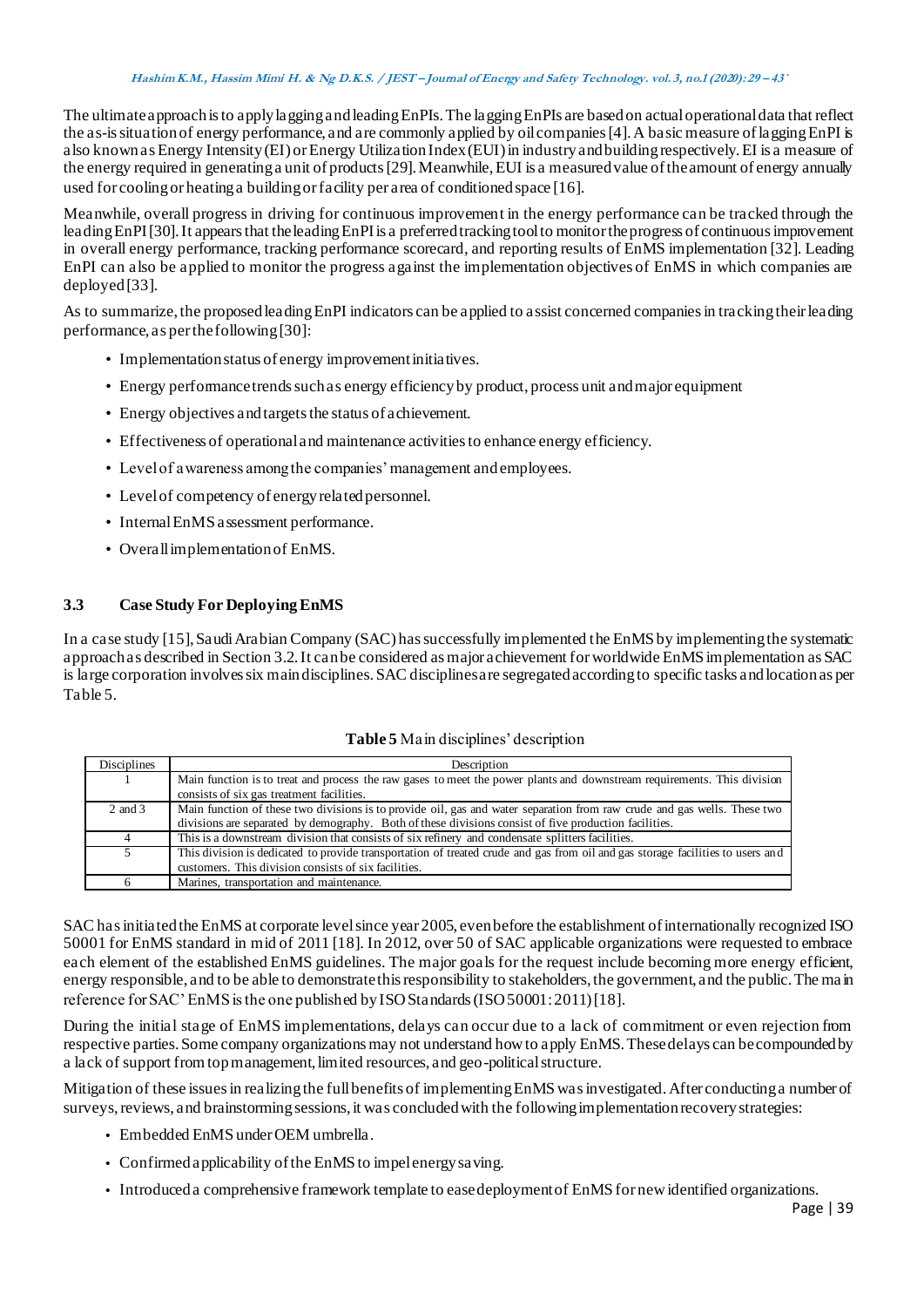- **•** Concluded performance monitoring program. Both lagging and leading EnMS have to be included in the monitoring program.
- **•** Published energy improvement guidelines.

The applicability of SAC organizations to EnMS was determined in Table 6. As of 2017, there were more than 50 organizations that had successfully confirmed their applicability, based on this checklist. It provided a solid justification for these organizations to deploy the EnMS prior to earning cost savings. In addition, it could sustain their financial performance by reducing opera ting cost, and minimizing expenses associated with environmental-related activities. Ultimately, these organizations started to link EnMS to certain business goals, in particular "efficiency" and "environment".

Further enhancement took place in 2013, as SAC introduced the OEM to strengthen its business portfolio, and the EnMS was concluded as one of the SAC' critical programs. Deployment of EnMS as part of OEM is an effective strategy to promote and mandate full EnMS implementation company-wide. Part of the implementation methodology is to customize EnMS by incorporating selected expectations from OEM. In addition, adoption of EnMS into OEM will enhance management commitment and provide clear links to SAC relevant business goals.

As part of EnMS deployment initiatives, the framework template was introduced to the concerned organizations of SAC in late 2015. SAC has fully relied on this template as a main reference to deploy the EnMS since it was considered new to the company. The framework template is an important quick reference of EnMS to ease deployment and later to push for full implementation of EnMS by applicable organizations. The framework template includes all relevant steps, sub-steps, activities and guided approaches for a successful implementation of the EnMS. The comprehensive EnMS framework template will allow any concerned organization to quickly establish and therefore integrate EnMS into their management practices, including fine-tuning production processes and improving the energy efficiency of their systems.

# **Table 6** Threshold limit for implementation of EnMS

| No | <b>Ouestionnaires</b>                                                                                                     | Yes / No | <b>Remark</b> |
|----|---------------------------------------------------------------------------------------------------------------------------|----------|---------------|
|    | Does your organization consume electricity or fuel or any other form<br>of energy above $21,000$ mmBTU/year $^{Note-1}$ ? |          |               |
|    | Does your organization involve in energy (power <sup>Note-2</sup> ) generation for<br>internal or external use?           |          |               |
|    | Does your organization involve in the production of energy<br>resources <sup>Note-3</sup> ?                               |          |               |
| 4  | Does your organization require to establish EnMS by<br>local<br>authority <sup>Note-4</sup> ?                             |          |               |

Definitions;

Note 1: Approximate 6 GWhr/year

Note 2: Electricity

- Note 3: Oil and gas
- Note 4: Statutory requirement

The most convincing factor of successful EnMS implementation in the eyes of management is the cost savings gained. In this purpose, the introduced energy improvement guidelines are to describe a methodology of quick energy assessment approaches. Therefore, energy improvement can be conducted faster and effectively. Quick energy assessment methodology is a step-bystep manner that includes simple models for data representation and checklists for identifying and evaluating energy saving initiatives. The guidelines are intended to be a main reference to energy coordinators, energy engineers, specialists or other concerned energy practitioners responsible for efficient operation of their organizations.

In tracking the overall organization energy performance, lagging EnPI concept of energy consumed in gigajoule (GJ) over the final product in metric ton is used as a basis for EnPI calculation. Due to confidentially, these tracking trends will not be revealed. As an example, EnPI for Downstream facility of Purified Terephthalic Acid (PTA) is shown in Figure 4. The target line is marked on the chart to easily indicate its energy performance.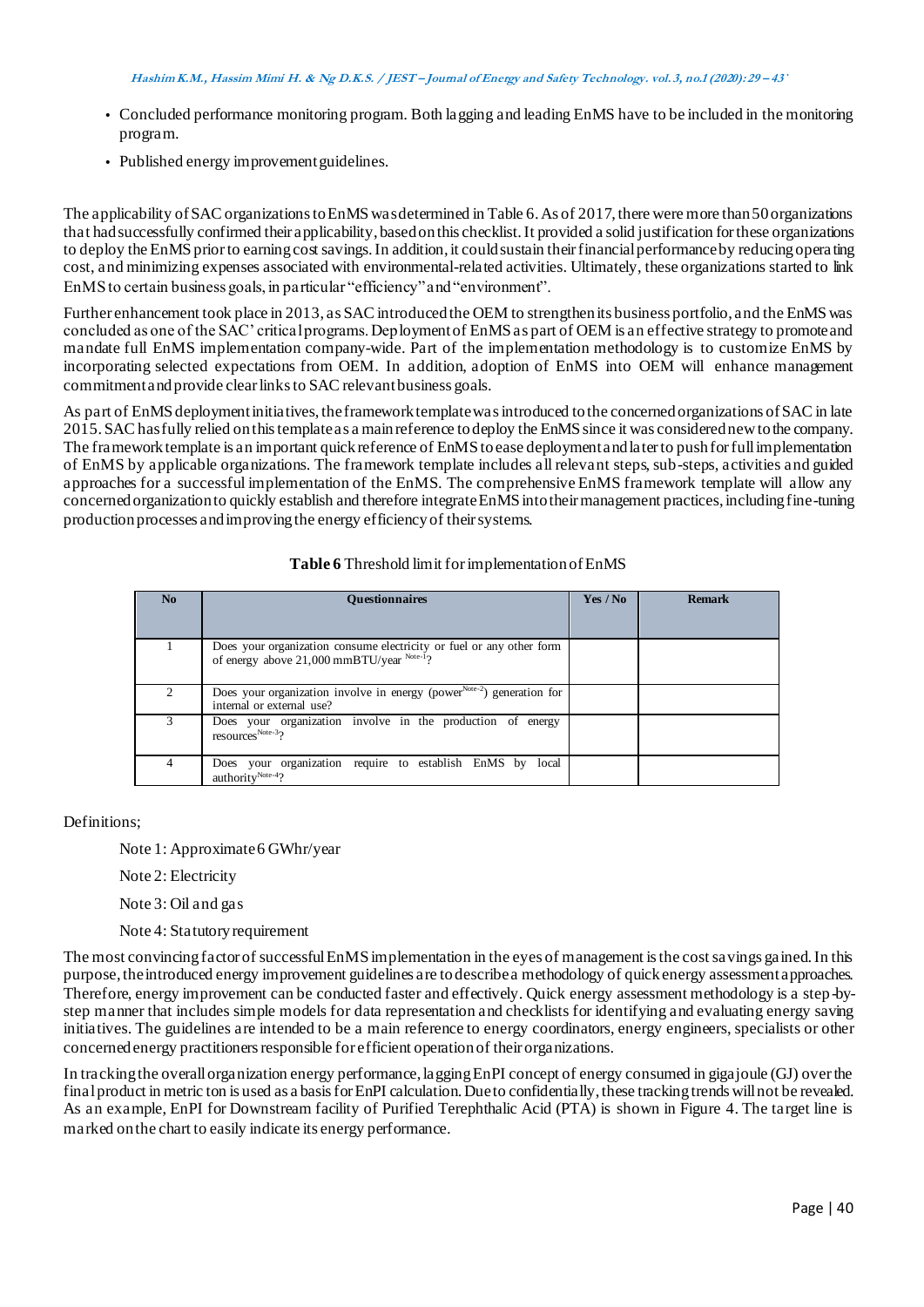**Hashim K.M., Hassim Mimi H. & Ng D.K.S. / JEST – Journal of Energy and Safety Technology. vol. 3, no.1 (2020): <sup>29</sup> – 43`**



**Figure 4** EnPI for one PTA manufacturing facility [31]

A leading EnPI has been successfully implemented to track SAC organizations progress towards excellence in energy performance. At defined interval, each of the concerned organization conducts a comprehensive self-assessment, based on customized questionnaires, to gauge the progress of its EnMS implementation against EnMS critical steps, e.g., Plan is to define energy plans, Implementation is to conduct improvements, Check is to track energy plans implementation, and EnPIs, Act is to conduct management reviews. The customized EnPI was based on an allocated weight for each of the major EnMS stages as per the Deming quality cycle of PDCA, where a certain weight to reflect the current needs of each organization was given. The maximum weight of 100% will be allocated to an organization that fully meets all agreed expectations. The allocation for PDCA in this case study was an equal weight of 25% [30].

In conclusion, embedded deployment strategies have drastically improved the implementation pace of EnMS. As indicated in Figure 5, within less than four years since it was initiated, the progress of company-wide EnMS implementations has boosted up to 89% towards meeting the minimum requirement of ISO 50001. It was based on the leading EnPI measures, as discussed in the previous paragraph. Many of the SAC' organizations have scored full marks on their EnMS self-assessment. The systematic approach from well-structured methodology has resulted in a significant energy savings and a tremendous reduction of GHG emissions.



**Figure 5** Company EnMS implementation progress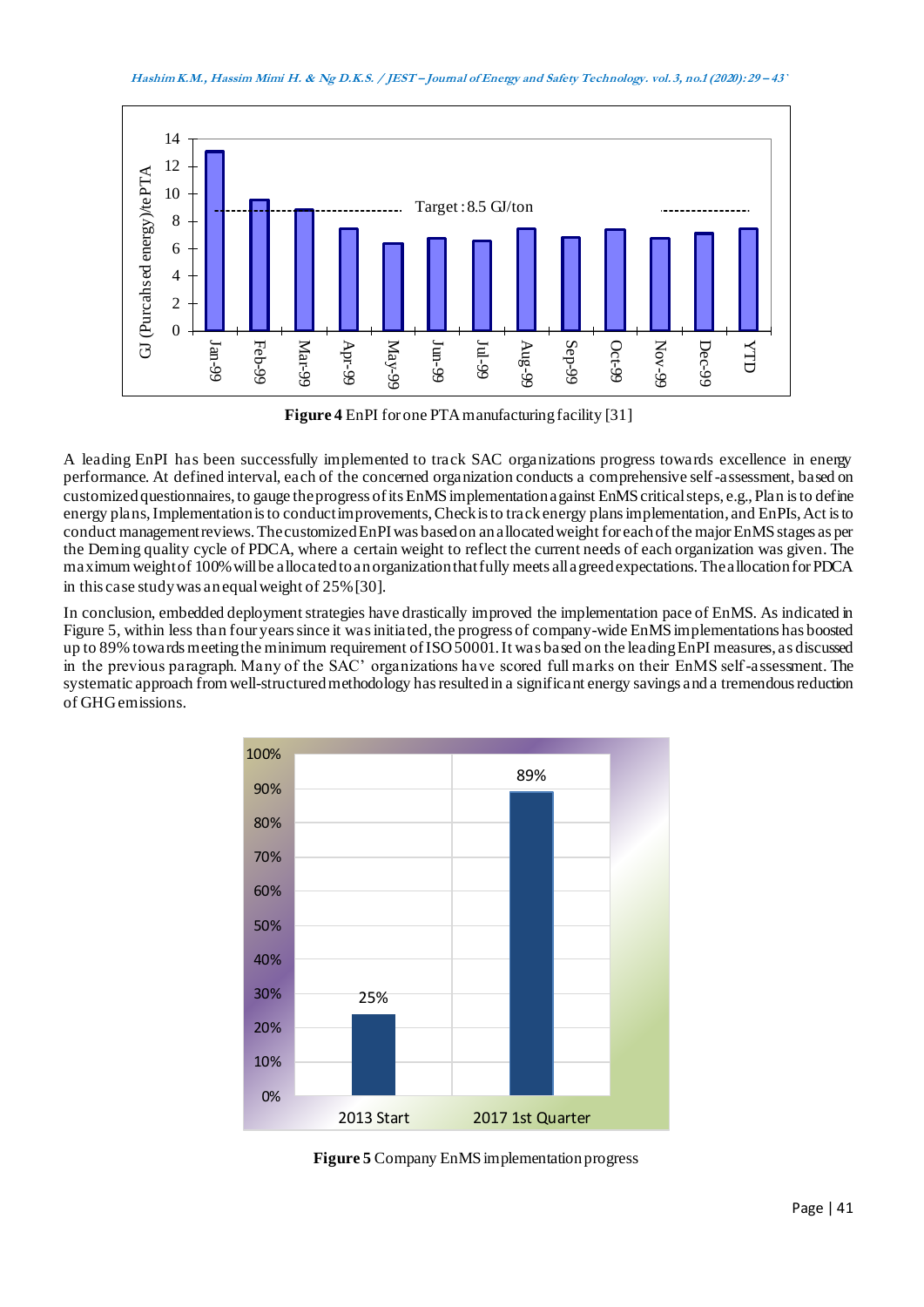#### **4.0 CONCLUSION**

It is a need for systematic strategies prior to realize for sustainable EnMS implementation in concerned oil companies. Main sustainable measures can be realized by full implementation of EnMS, which include reduction in OPEX from energy improvement, minimization of environment impacts through well-structured energy resources management, and enhancement of the company image in the eyes of stakeholders, by engaging international recognized EnMS.

The paper listed seven strategies that can be considered to ease EnMS deployment and implementation by any concerned oil company. Such strategies e.g., engage top management commitment, subscribe to reputable and latest standards, ensure the EnMS impels for energy savings, embed EnMS into existing and matured management programs, introduce a comprehensive framework template, provide an energy improvement guideline, and define the performance monitoring campaign.

These strategies, has and been successful applied by many organizations in one leading oil company. It is evident from the ca se study that the proposed strategies such as imbedded EnMS as one of the OEM critical processes, applied comprehensive framework template as a deployment/ implementation starter kit, and tracking energy improvement are managed to engage strong commitments from all level of employees. The real benefits and the opportunities for improvement will be captured during the actual deployment of EnMS. One of the major benefits is to ease the adaptation of the strategies, and ultimately d rive for steady incremental improvements of energy performance. These strategies are easily implemented, without the need for neither a major allocation of resources nor a lengthy deployment time frame.

# **4.1 Limitation**

Although a significant amount of works has been done to conclude the paper, several enhancement efforts still persist. Such limitations include resource constraint in term of references, software availability, and detailed energy improvement list.

#### **4.2 Recommendation**

The proposed approach is still new despite of some organizations have been conserving energy program since decades before. There are many business opportunities that can be explored such as EnMS deployment support, starter kit, framework template, dedicated training programs as well as consultancy services,

#### **Acknowledgement**

The authors would like to express their sincere gratitude to one anonymous national oil company for providing access to the venue and facilities during the case study.

#### **References**

- [1] Cottier, T. and Delimiters P. 2011. *The Prospects of International Trade Regulation from Fragmentation to Coherences*. (1st ed.). UK. Cambridge University Press.
- [2] Worell *et a*l. 2006. *Energy Efficiency Improvement in the Petroleum Refining Industry*. Advisory Committee on Energy Efficiency (ACEE) Summer Study Energy on Efficiency in Industry. International Electrotechnical Commission (IEC), Geneva, Switzerland.
- [3] SEEP. 2018. *Building sector*. Saudi Energy Efficiency publication. March 13, 2018.
- [4] IPIECA. 2013a. *Guidelines for implementing ISO 50001 Energy Management System in Oil and Gas Industry*. The global oil and gas association for environment and social issues. Climate Change. International Association of Oil and Gas Producers, London, UK
- [5] ISO 50001. 2018. *Energy Management Systems – Requirements with guidance for use*. International Standards Organization. Switzerland..
- [6] DNV.GL 2015. *Saving Energy Today for brighter tomorrow*. View Point Report. May 2015. Norway.
- [7] Equinor. 2016. *Equinor warns that the energy transition is "too slow'*. Near Surface Geoscience. First Break. 36(3), August 2018: 31.
- [8] Dipaola, A. 2017. Saudis Kick Off \$50 Billion Renewable Energy Plan to Cut Oil Use. Bloomberg, (20 Feb 2017).